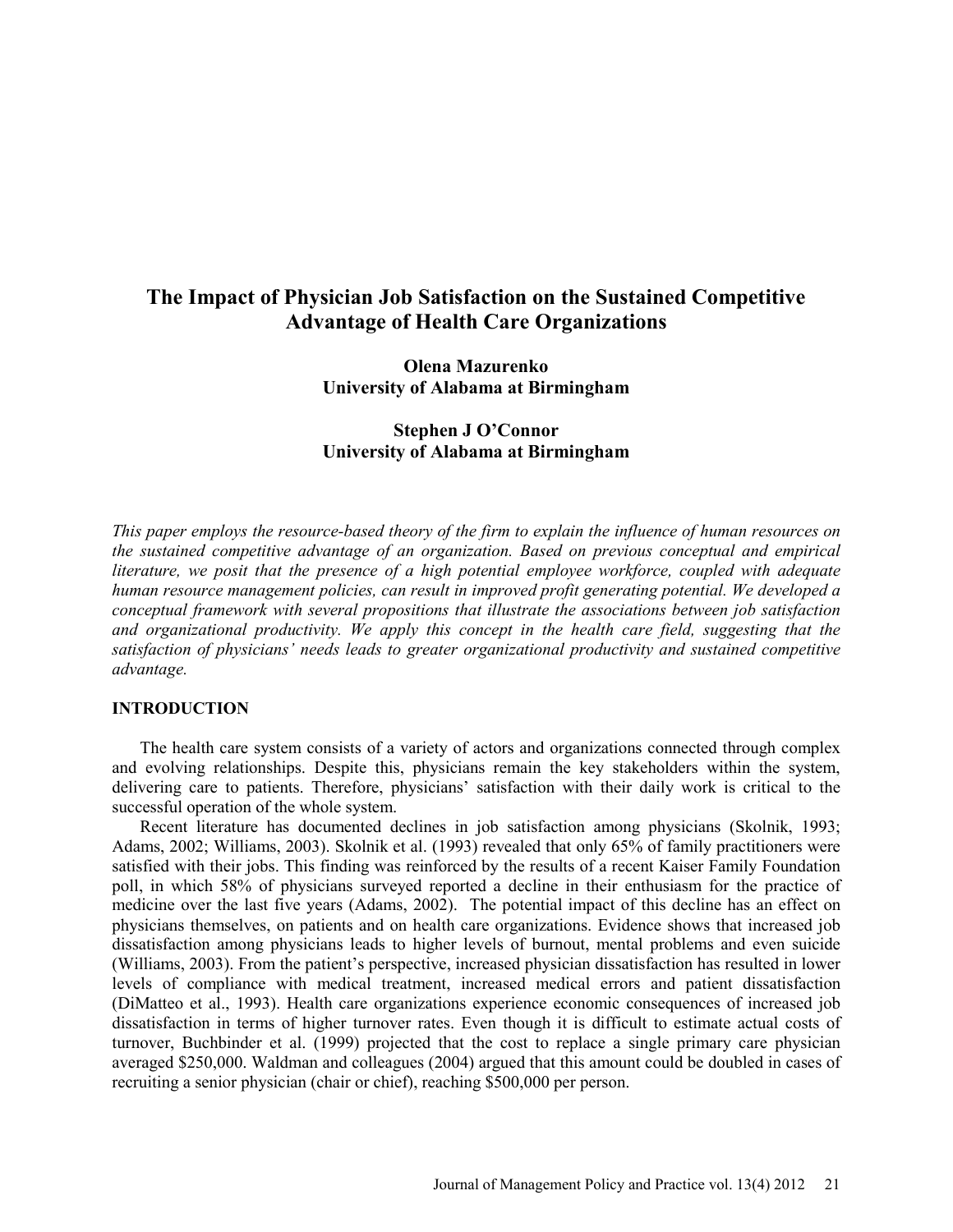From a theoretical point of view, job satisfaction has been correlated with higher productivity and organizational performance (Judge et al., 2001). Therefore, health care organizations should bolster employees' satisfaction through appropriate human resource management policies. Satisfied employees are more likely to become strong human assets, resulting in greater profit - generating potential. Furthermore, according to the resource-based theory of the firm, employees could contribute to a sustained competitive advantage for the organization (Barney, 1991).

The purpose of this paper is to assess the impact of physician job satisfaction on the sustained competitive advantage of health care organizations. This is achieved through a conceptual framework based upon the resource-based theory of the firm as well as evidence from scholarly literature. Propositions developed using the conceptual framework posit positive correlations between physician job satisfaction and organizational productivity*.* Moreover, assumptions regarding reciprocal relationships between job satisfaction and organizational productivity are presented. The exploration of the roles of these findings is discussed for future research and managerial implications.

### **Theoretical Background**

#### *Job Satisfaction*

As ordinarily understood, job satisfaction encompasses people's feelings about their jobs. The classical explanation of job satisfaction is provided by Locke (1976), who defines it as "a pleasurable or positive emotional state resulting from the appraisal of one's job or job experiences". Accordingly, job dissatisfaction is the unpleasurable emotional state resulting from appraisal of one's job as frustrating or blocking the attainment of one's values (Locke, 1976). Subsequent research has identified various antecedents and facets of job satisfaction that influence an individual's expectations, needs (physical and psychological) and values (Price et al., 1981).

Numerous theories have been employed to explain job satisfaction. Fundamental contributions to our understanding of the job satisfaction phenomenon were obtained from Hackman and Oldham's (1980) job characteristic theory. Additional theoretical approaches have been developed to investigate job satisfaction (Price & Muller, 1981; Miner, 1992; Eagly & Chaiken, 1993; Weiss, 2002). These approaches differ in perception of job satisfaction as an affect, attitude or behavior*.* 

Despite the differences discussed above, most research has treated job satisfaction similarly. Job satisfaction has been measured as a global concept referring to overall satisfaction and as a facet-specific concept, referring to various aspects of a job (Nagy, 2002). Various scales have been used to measure facets of job satisfaction. The most widely used scales are: Job Satisfaction Survey (Spector, 1985), Job Descriptive Index (JDI) (Smith et al., 1969) and the Job Diagnostic Survey (Hackman & Oldham, 1980). The two most widely accepted job satisfaction instruments are the Job in General Scale (Ironson et al.*,*  1989*)* and the Michigan Organizational Assessment Questionnaire Satisfaction Subscale (Camman, 1979)*.* These instruments have been widely used and were adapted according to the needs of each industry (Spector, 1997). Most of these instruments assess similar components of job satisfaction. For instance, the Job Satisfaction Survey contains the following items: pay, promotion, supervision, fringe benefits, contingent rewards, operating conditions, coworkers, nature of work and communication. This scale uses a summated rating scale format (Spector, 1997).

The theoretical and measurement approaches discussed above have been used in the health care field, including nurse turnover research (Price & Muller, 1981; Mobley, 1982; Parasuraman, 1989). However, certain researchers have expressed skepticism about the applicability of occupational and organizational psychology approaches to measuring job satisfaction among medical staff (Godfrey, 1978; Schrader, 1981; Light et al., 1988). Despite this criticism, an extensive review of the literature has revealed few attempts to design individualized methodological approaches measuring job satisfaction in the health care field. However, it is worth noting the input of Williams and colleagues (1999), who designed a multidimensional satisfaction instrument and tested it on a nationally representative sample of primary care physicians in the United States (Williams et al., 1999). They identified the following relevant components of job satisfaction: autonomy, relationships with colleagues, relationships with patients, relationships with staff, personal time, community, pay, administration and resources. Other researchers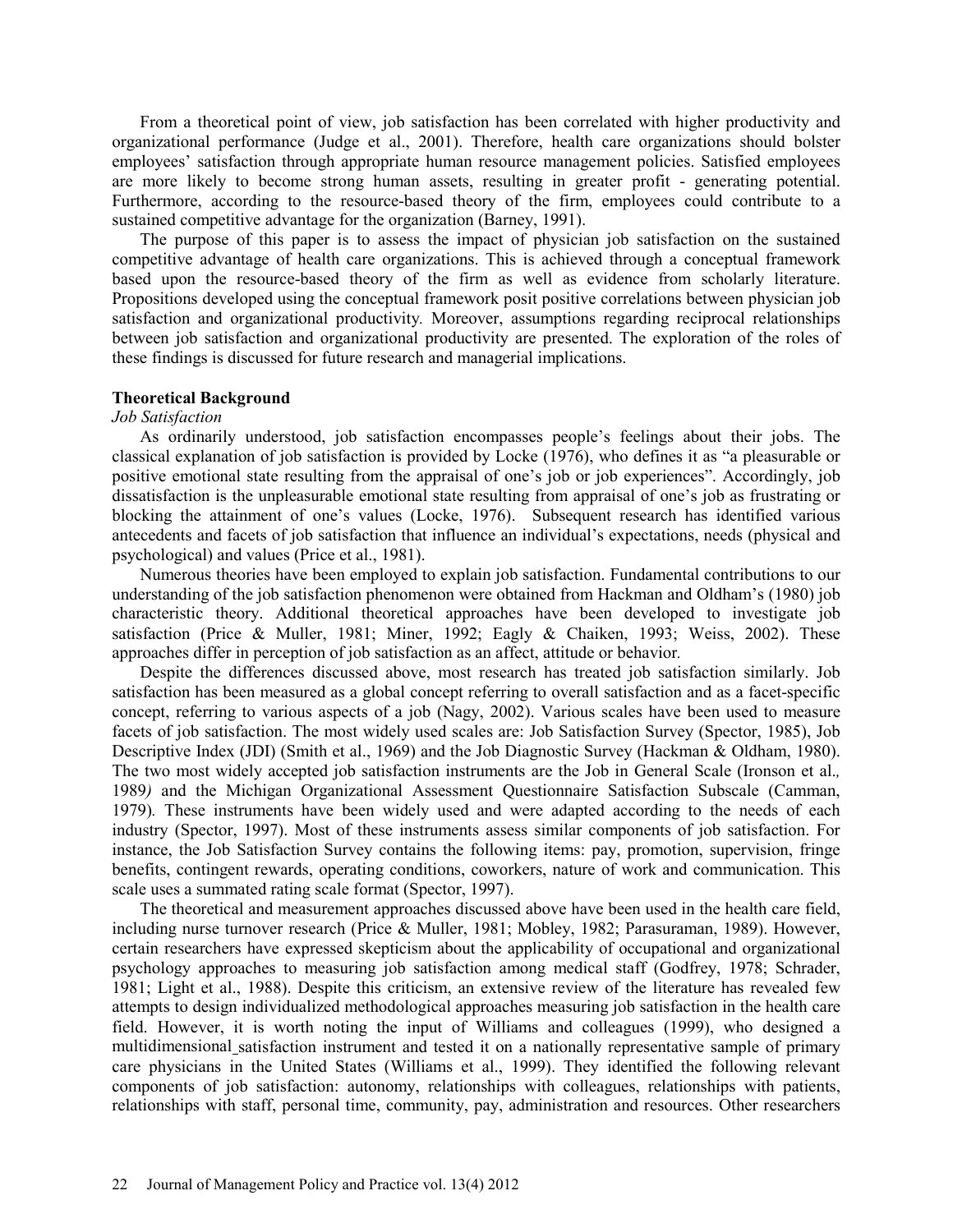included in their models the impact of practice setting (Garcia-Pena et al., 2000), full-time versus parttime status, and time pressure during office visits (Linzer, 2000). A systematic review of the physician satisfaction literature reported by Scheurer et al. (2009) shows a variety of approaches and instruments for studying this construct. Certain antecedents yielded controversial relationships with job satisfaction. For instance, objective workload (actual number of visits per week) was not associated with satisfaction, whereas subjective evaluation of workload yielded significant relationship. Therefore, additional research is needed to identify the key determinants of physicians' job satisfaction in order to design appropriate working conditions.

There are relatively few studies identifying relevant determinants of physician job satisfaction. Despite this, research has shown a consistent and significant association between physician job satisfaction and intention to leave and turnover (Locke, 1983; Baker, 1993; Wright et al., 2000). Physician turnover has multiple consequences for health care organizations, impacting both the effectiveness and productivity of care delivery. Additionally, health care organizations that are affected by high turnover incur significant financial expenses (Berger et al., 1992). It is worth mentioning that these estimates include only the direct cost of turnover, such as hiring and recruitment expenses and costs of new employee training. However, researchers argue that direct costs account for only 15 to 30 percent of the total turnover costs (Razc, 2000; Schloss et al., 2009). A major portion of total turnover costs are indirect costs associated with the inefficiency of former employees leaving positions, new employees working without experience and the general impact of coworker loss on remaining employees (Schloss et al., 2009). These elements are difficult to quantify and to incorporate into turnover calculations.

One could argue that, in a highly changing and uncertain environment, the consequences of physician turnover might undermine the survival of a health care organization. Therefore, physicians' job satisfaction as an identified and predominant antecedent of turnover should be appropriately addressed in any organizational strategy. It is worth noting that employees' job satisfaction plays a great role not only in organizational survival but also in gaining the market advantage. Therefore, meeting physicians' needs could improve organizational performance for health care institutions. These relationships are reflected in the Resource-Based View (RBV) theory of the firm. This theory emphasizes the long-term effect of human resources on improving organizational performance and productivity. Without a doubt, any organization would prefer to have a strategy that improves productivity and creates a competitive advantage for a longer period of time. Health care organizations are not exempt from this rule; therefore, RBV theory could be applied to this industry as well. The following section briefly describes RBV theory with empirical evidence from various settings.

### *Resource-Based View of the Firm*

Strategic management highlights the role of resources as important antecedents of firm performance (Priem, 2001). Therefore, researchers attempt to identify the characteristics of firm resources that could provide a unique advantage over competitors. The importance of firm resources in improving organizational performance is reflected in resource-based view (RBV) theory of the firm (Barney, 1991).

According to this theory, resources are defined as "all assets, capabilities, organizational processes, firm attributes, information, knowledge, etc. controlled by a firm that enable the firm to conceive and implement strategies that improve its efficiency and effectiveness" (Barney, 1991, p. 231). Accordingly, resources fall into three categories: 1) physical capital resources (plant, equipment), 2) human capital resources (human capital pool, human resource practices) and 3) organizational capital resources (firm's structure, planning, controlling, coordinating systems). Barney argued that not all resources will contribute to conceiving and implementing valuable strategies to improve a firm's performance. However, RBV theory attempts to identify the attributes of the firm's resources that will lead to improving efficiency and effectiveness and provide a sustained competitive advantage for the firm.

Barney (1991) presented two basic assumptions for identifying a firm's valuable resources. First, resources are distributed heterogeneously across firms. Second, these productive resources cannot be transferred from firm to firm without cost (Barney, 1991). Given these assumptions, he formulated two fundamental arguments about firm resources. First, resources that are both rare and valuable can produce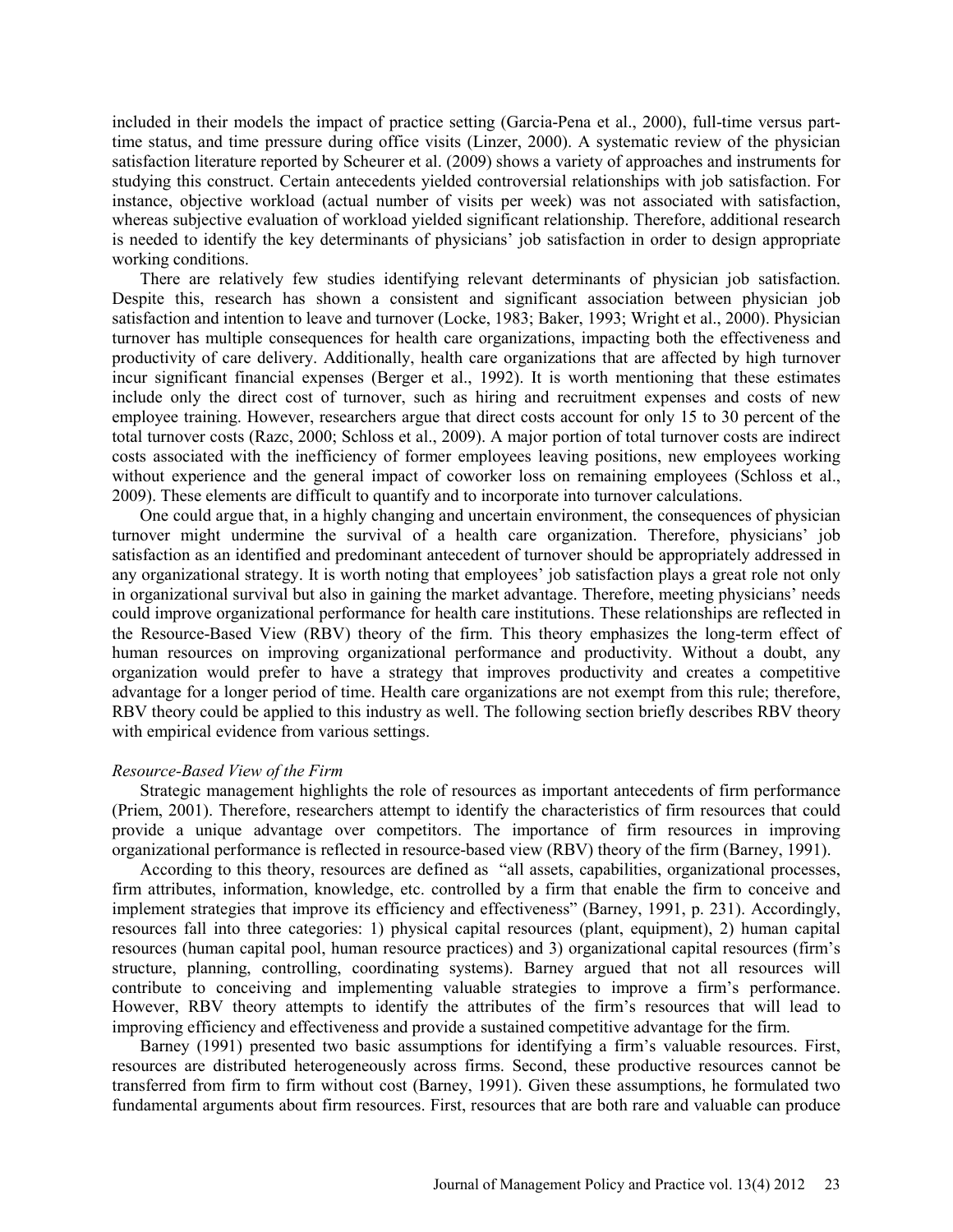a competitive advantage. Valuable resources are defined as ones that contribute to firm efficiency and effectiveness. Second, resources must have certain characteristics in order to produce a long-lasting advantage. These resources should be difficult to imitate, substitute and transfer from one organization to another.

Subsequent research has demonstrated that firms can achieve a sustainable competitive advantage from such sources as information technology (Powell, 1997), strategic planning (Michalisin et al., 1997), organizational alignment (Powell, 1992), trust (Barney & Hadsen, 1994) and others. Among other resources, the role of human resources has yielded considerable controversy (Boudreau, 1991; Jones & Wright, 1992; Huselid, 1995). In general, organizations turn their attention to human resource interventions primarily when they have excess profit. During economic declines, the importance/ relevance of employee and human resource practices are abandoned (Boudreau, 1991).

The application of RBV theory to human resources has created a debate over the specific human resource elements that serve as a source of sustained competitive advantage (Capelli, Singh, 1992; Wright, 1994). Capelli et al. (1992) proposed that certain human resource policies have the potential for improving a firm's effectiveness. However, Wright et al. (1994) were highly critical of this view, indicating that human resource policy could be imitated by competitors. Rather, they proposed that human capital, if highly skilled and motivated, has greater potential for the creation of sustained competitive advantage (Wright et al., 1994). These researchers applied Barney's (1991) core arguments to human capital. They argued that employees can provide a source of sustained competitive advantage when the following requirements are met. According to Barney (1991), resources must add value to the firm's production processes; therefore, levels of employee performance must matter. Resources must be rare; therefore, the employees' skills must be rare as well. Barney's argument about difficulty in imitability could also be applicable to human capital, because the firm is able to qualitatively differentiate its employees from those of its competitors. Furthermore, a firm's human resources must not be replaceable by technological advances or other substitutes. This requirement is subject to certain limitations depending on the firm's environment and specifics of the industry. For example, labor-intensive industries have higher potential for substituting technologies for human capital, whereas knowledgeintensive industries have less flexibility in this matter.

Following this debate, a more comprehensive view on human resources was proposed (Boxall, 1998). According to Boxall, the superiority of one firm's human resources over another's depends on two elements: human capital advantage (employees with potential for productive possibilities) and human process advantage (adequate human resource policies). Therefore, firms should satisfy employees' interests to create a committed workforce. Following this, appropriate human resource management (HRM) policies should be adopted in order to align human capital with a firm's overall strategy (Boxall, 1998).

#### *Empirical Applications of Resource-Based View Theory*

RBV concepts have been used to analyze relationships within human resource management in various settings. One of the early applications of RBV is found in a study by Huselid (1995). The author proposed that HRM practices could indeed create a source of sustained competitive advantage. Moreover, he revealed a relationship between HRM practices (High Performance Work Systems) and employee turnover and gross rate of return on assets (Huselid, 1995). This study provided evidence of the potential impact of HRM practices on financial and market-based performance of organizations.

Applying RBV concepts to samples of business units yielded similar results (Koch et al., 1996). The authors argued that specific HRM policies are able to acquire a unique stock of human capital that is hard for competitors to imitate and will increase labor productivity. They argued that "a highly productive workforce is likely to have attributes that make it a particularly valuable strategic asset" (p. 335). They found that "setting-specific" HRM practices that are able to attract and retain employees are positively associated with labor productivity. This relationship appeared to be stronger in capital-intensive organizations.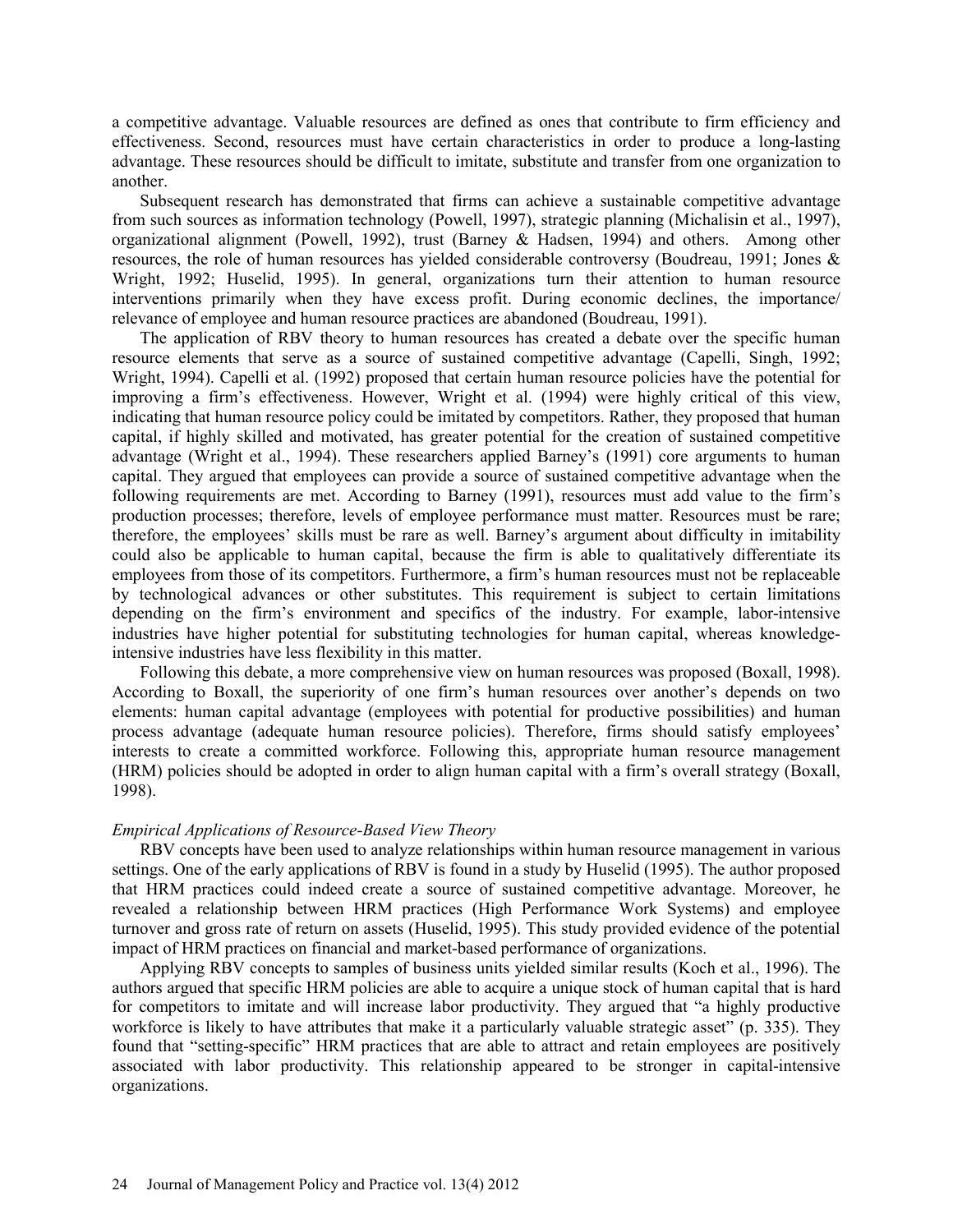RBV logic has been used to assess the impact of racial diversity on firm performance. Richard (2001) analyzed a sample of banks and found that racial diversity provides value by ensuring a variety of perspectives. Therefore, socially complex dynamics inherent in diversity lead to its inimitability. Results of the research revealed that diversity was positively related to productivity, return on equity and market performance.

It is worth mentioning that empirical applications of RBV concepts take a variety of forms. However, they all follow a common underlying logic: human resource activities lead to the creation of a skilled workforce, which will engage in the functional behavior of the firm, resulting in higher productivity and performance.

### *Human Resources in Health Care*

In health care, human resources are comprised of human capital (clinical, administrative and other staff) and various HRM policies that are implemented in the organizations. In this field, the value of human capital cannot be underestimated. Despite modern technological innovations, only individuals with appropriate knowledge and skills are able to provide care to patients. Among clinical staff, physicians are viewed as prominent stakeholders who are responsible for providing services to clients, i.e. patients. According to RBV theory, physicians can be viewed as a source of sustained competitive advantage. This proposition can be supported by the following arguments. Physicians possess unique knowledge and skills that are rare and difficult to acquire. Moreover, combined physician capital is relatively difficult to imitate within other health care organizations, because each physician possesses a distinct array of knowledge and skills. Finally, it is problematic to substitute technology for a physician in the process of care delivery to patients. Therefore, it could be argued that physicians are a source of sustained competitive advantage that contributes to organizational productivity and performance.

There is growing interest in exploring the role of human resources in health care organizational performance. Recent research has focused on the links between staffing levels, staffing mix and outcomes (Sovie et. al., 2001; Aiken et al., 2002). Findings from these studies demonstrate that higher staffing levels and/or staffing mix are related to "better" patient outcomes (lower mortality rates, needle stick injuries, or infections; higher patient satisfaction) (Sovie et. al., 2001; Aiken et al., 2002). These studies shed light on the role of HRM in health care; however, due to methodological limitations (small sample size, cross-sectional design), they were not able to reveal the relative importance of human resources in health care. Moreover, previous research has not attempted to apply concepts of RBV theory in examining the relationship between human resources and organizational productivity. As was mentioned earlier, RBV theory was successfully employed to investigate the role of human resources in other industries (Huselid, 1995; Koch et al., 1996; Richard, 2001). Presently, research has focused on discrete human resource components, such as determinants of job satisfaction among different medical staff members (Williams et al., 1999; Garcia-Pena et al., 2000; Linzer, 2000) or the link between HRM and patient care quality (Eaton, 2000; Kochan, 1994). However, no attempts have been made to bridge distinct elements of human resources to assess the potential for creating a sustained competitive advantage for organizations in health care.

As was emphasized earlier, human capital itself does not ensure higher performance (Boxall, 1998). Therefore, health care organizations should design appropriate, setting-specific HRM policies that satisfy employees' needs and motivate them toward higher productivity. According to RBV theory, this approach should create a relative productivity advantage and improve organizational efficiency and effectiveness (Barney, 1991). Supportive evidence in health care was found in nursing (Kramer et al., 1991). Several hospitals were able to successfully recruit and retain professional nurses during a national nursing shortage in the early 1980s (Brady-Schwartz, 2005). These organizations were labeled as "magnet hospitals". These institutions were able to design HRM policies that attracted and retained well-qualified nurses and therefore consistently provided quality care. The key characteristics of HRM policies employed in magnet hospitals are: clinical career opportunities, planned orientation of staff, and emphasis on in-service/continuing education. These HRM policies contribute to decreases in nurse turnover and increases in nurse job satisfaction (Kramer et al., 1991). Moreover, Aiken et al. (1994) revealed that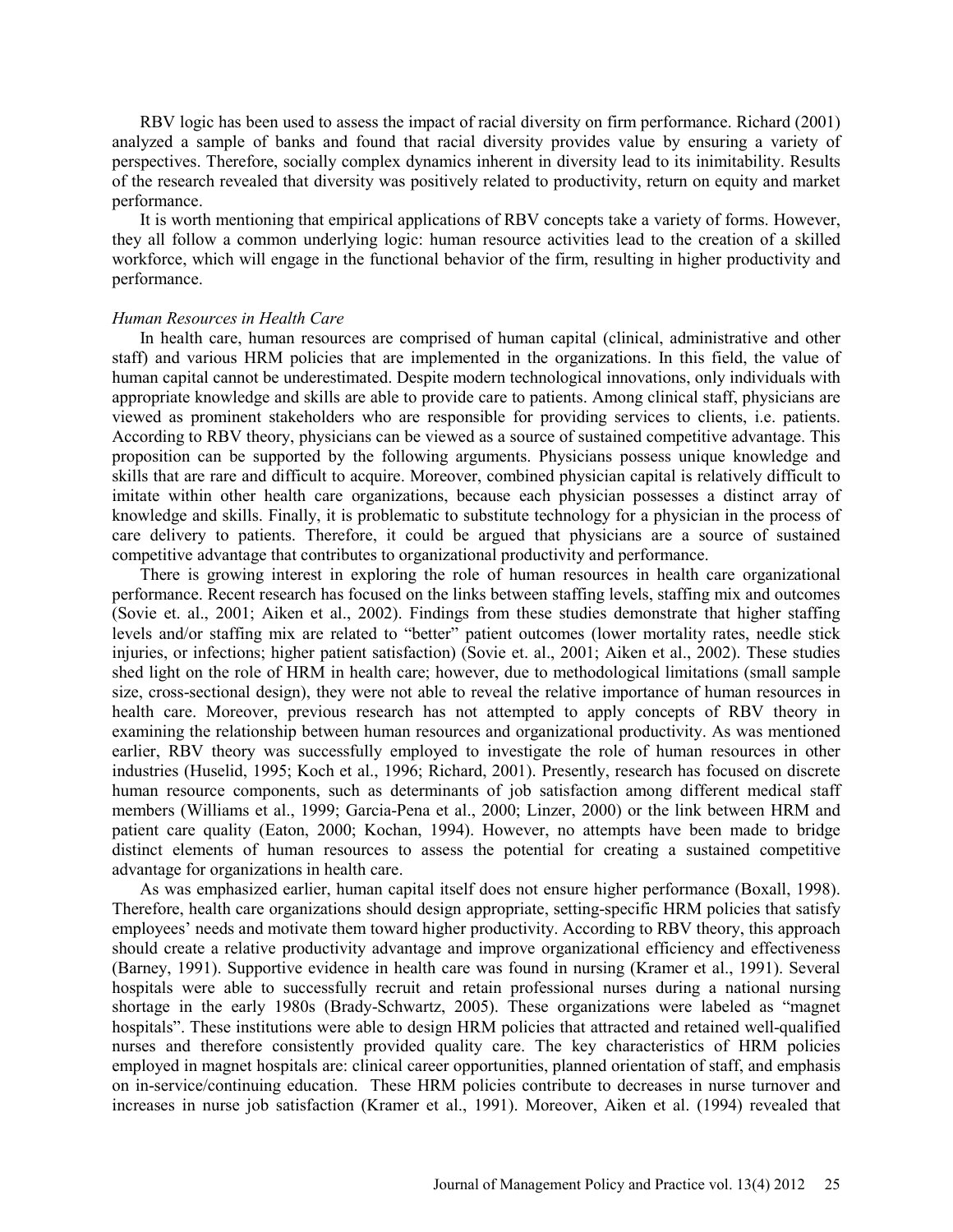magnet hospitals have lower mortality rates for Medicare patients in comparison with matched hospitals without the above-mentioned HRM policies in place (Aiken et al., 1994). The main message from this example is that "magnetism" (setting-specific HR policies) appears to be related to "better" staffing indicators and improved quality of care.

Thus, the theoretical literature suggests that the behavior of employees within an organization has important implications for a firm's performance (Barney, 1991; Wright et al., 1994). Empirical research provided support for these relationships, revealing that motivated and satisfied employees have higher productivity (Huselid, 1995; Koch et al., 1996; Richard, 2001).Therefore, it could be argued that the design and implementation of HRM interventions that fit with employees' needs and demands will enhance an organization's human asset complement and create sustained competitive advantage. Evidence from "magnet" organizations supports the relationship between employee job satisfaction and better hospital performance. Therefore, one could argue that this logic could be applied to investigate the role of physician job satisfaction on organizational productivity and performance. What follows is a conceptual framework of research propositions.

#### *Conceptual Framework*

The theoretical foundations of RBV theory (Barney, 1991) and empirical research (Huselid, 1995) identified relationships between a firm's human resources and performance. However, no previous attempts were made to formally apply RBV concepts in health care. Therefore, the proposed framework expands on earlier work by suggesting a relationship between employee satisfaction and the sustained competitive advantage of the health care organization (see Figure 1). It has been shown that satisfaction with one's job can be achieved by instituting corresponding HRM policies (Buchan, 2004). This HRM policy-employee satisfaction "fit" enables effective deployment of high levels of skills and increases in



# **FIGURE 1 CONCEPTUAL FRAMEWORK**

organizational productivity. Among health care employees, physicians possess such extensive qualifications that they are considered key organizational stakeholders. This important position within the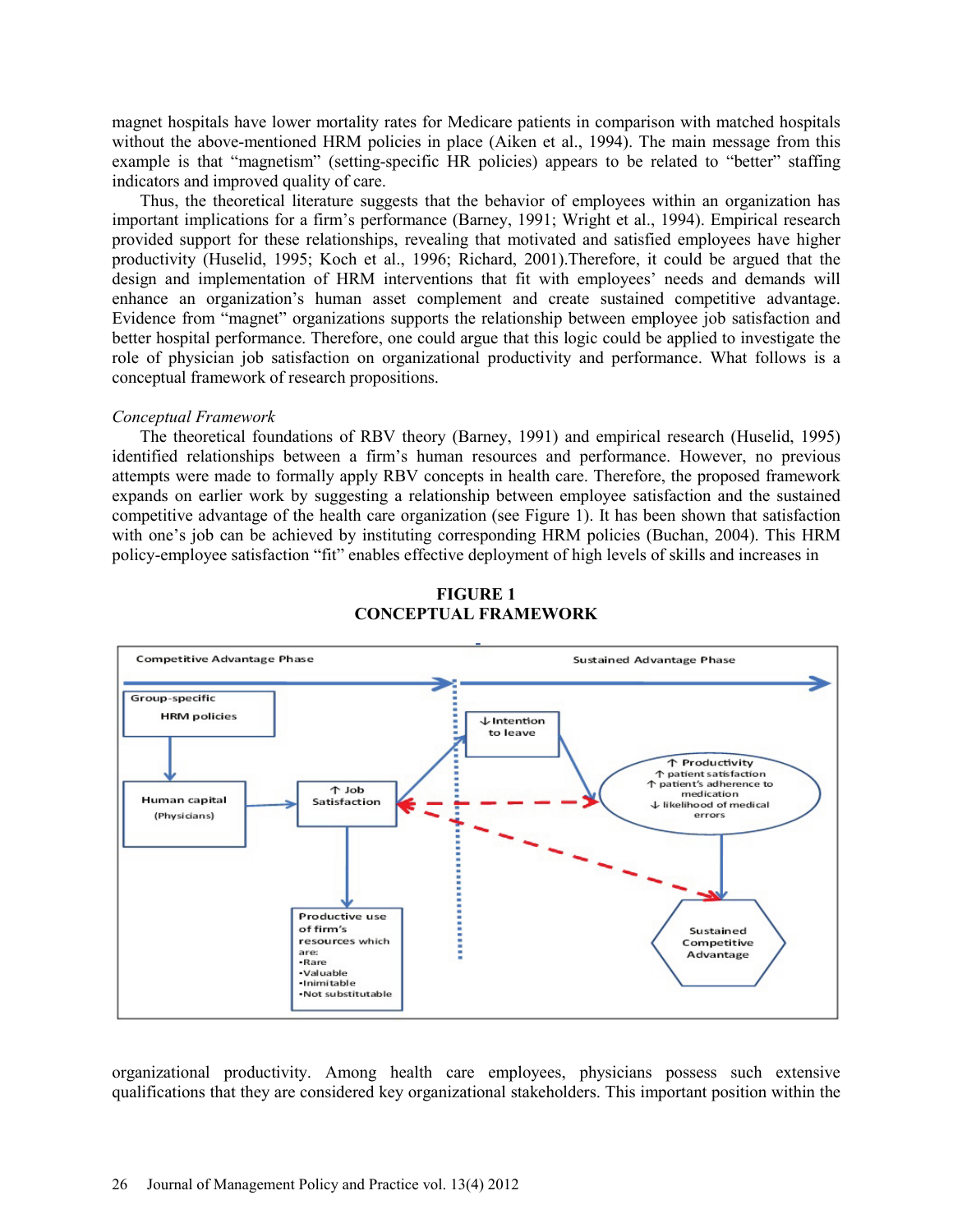health care system dictates that their needs and demands be met to the extent possible. Therefore, identifying aspects of physician job satisfaction can facilitate the development of HRM policies that create "policy-physician satisfaction fit" in health care organizations.

The propositions presented in this model posit that employee job satisfaction is important for creating and sustaining a firm's performance advantage in the market. Based on a comprehensive literature review and empirical results from other fields, the propositions specifically address physicians' job satisfaction. This framework may be useful for developing and implementing physician-specific HRM policies in health care organizations.

#### *Group-Specific HRM Policies and Job Satisfaction*

Existing empirical research on job satisfaction reveals differences between employees' needs and demands depending on the industry and profession (Williams et al., 1999; Garcia-Pena et al., 2000; Linzer, 2000). Therefore, analysis of the elements of job satisfaction, specific to the target group of employees, should be included in the organizational HRM strategy.

A growing body of literature on the physician workforce presents a number of intrinsic and extrinsic factors that attempt to explain variation in physician satisfaction rates (Smith, 2001; Edwards et al., 2002; Janus, 2010). Strongly criticizing predominant emphases on monetary incentives (pay for performance programs) embedded in health care HRM practices, researchers are advocating for the inclusion of individual intrinsic needs (Janus, 2010). For instance, physicians should have the opportunity to shape organizational goals, participate in resource allocation and obtain continuous training and technical support (Edwards et al., 2002). However, much of the literature is normative in nature, lacking empirical support for such propositions. This may be due to the complexity of interaction between independently practicing physicians and health care organizations. One could argue that HRM policies would be easier to apply to hospital employees, like nurses. Supportive evidence can be found in "magnet" institutions that were able to identify nurse-specific needs and design appropriate group-specific HRM policies. These policies contributed to documented increases in nurses' job satisfaction (Kramer et al., 1991; Aiken et al., 2002). The proven effectiveness of nurse-specific HRM policies could be used in other health care professions. For these reasons, the following proposition is suggested:

# *Proposition 1: Group-specific HRM policies designed to meet physician needs are associated with increased job satisfaction.*

#### *Job Satisfaction and Intention to Leave*

The literature argues that job satisfaction is an essential factor in determining withdrawal from an organization (Price et al., 1981; Miner, 1992; Nagy, 2002). This relationship is applicable in the health care industry as well. Early supportive evidence was revealed with nurses' job satisfaction and turnover rates (Price et al., 1981). Price et al. confirmed that increases in nurses' job satisfaction lead to reduced turnover rates. Methodological challenges in measuring actual turnover forced researchers to develop a surrogate variable able to capture one's intention to leave the organization and profession. The relationship between employee intention to leave a specific employment position and actual job turnover has been extensively studied (Tett and Meyer, 1993). However, only a handful of studies have attempted to validate this relationship in the physician workforce. Buchbinder and colleagues (1999) examined data from the AMA's Young Physician Survey and found that the likelihood of leaving practice within the next two years was negatively correlated with several aspects of job satisfaction, such as rewards, autonomy, working conditions, etc. (Buchbinder et al., 1999). In a follow-up survey, they found that those primary care physicians who reported a low level of satisfaction were 2.38 times more likely to actually leave their practice (Buchbinder et al., 2001). Similarly, Linzer et al. (2000) examined data from the Physician Worklife Survey and found that physicians' intention to leave was negatively correlated with job satisfaction (Linzer et al., 2000). This pattern of relationships was shown to be consistent within different physicians' specialties (Gallery et al., 1992; Linzer et al., 2000; Pathman et al., 2002). From this, it is proposed that: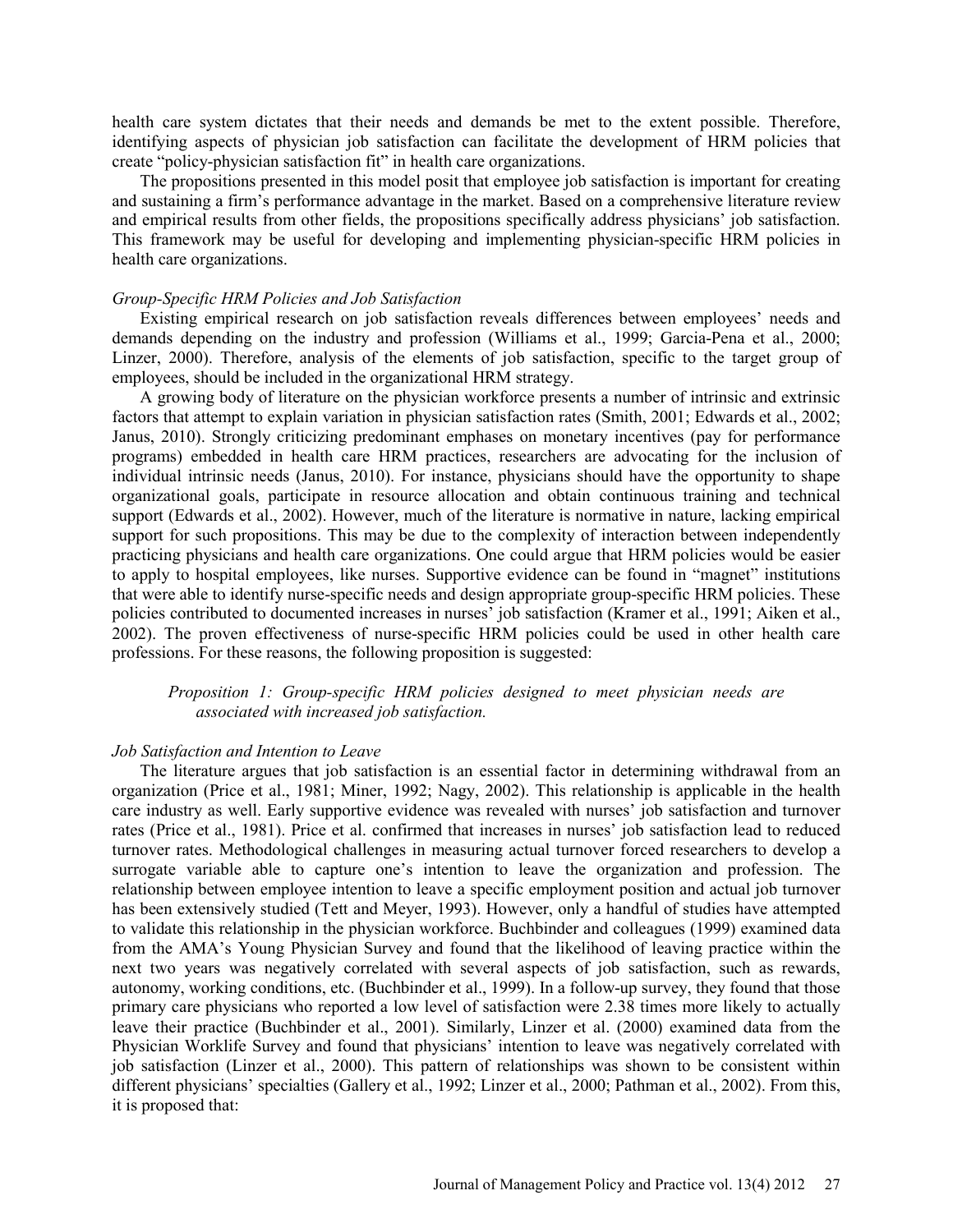## *Proposition 2: Increased physician job satisfaction is associated with reduced intention to leave a health care organization.*

### *Physician Job Satisfaction and Organizational Productivity*

Most research on employee attitudes (e.g. job satisfaction) indicates that how employees experience their work is reflected in organizational effectiveness (Likert, 1961; Price et al., 1981; Denison, 1990). For instance, evidence from 34 publicly held firms found that organizations in which employees reported an emphasis on human resources tended to have superior short-term financial performance. These firms experienced steady growth in their financial performance relative to their competitors over 5 years (Denison, 1990).

In the health care field, examining the relationship between staffing and outcomes revealed a similar pattern (Sovie et al., 2001; Aiken et al., 2002). Research showed that higher nursing staffing levels and/or staffing mix was related to "better" outcomes. Better outcomes were defined either as reductions in the levels of specified "negative" outcomes (mortality rates, needlestick injuries, or infections) (Sovie et. al., 2001) or improvement in reported quality of care or patient satisfaction (Aiken et al., 2002). Improvement in quality of care and reduction in mortality rates are only a couple of the indicators that reflect health care organizational performance; however, they provide support for the suggested relationship.

A similar relationship was found among physicians. Empirical studies have identified associations between physician satisfaction and a variety of measures of quality of care (Williams et al., 2003). These include physicians' prescribing behavior and referral, patient satisfaction and adherence to medications. For instance, patients of physicians with higher satisfaction reported better adherence to medication (DiMatteo et al., 1993). Moreover, patients of physicians who have higher professional satisfaction are themselves more satisfied with their care (Haas et al., 2000). More recently, Williams and colleagues (2007) provided evidence that higher physician job satisfaction is associated with lower likelihood of patient errors and better quality of patient care (Williams et al., 2007). Given the documented impact of physician job satisfaction on multiple aspects of health care delivery, the following proposition is suggested:

# *Proposition 3.1: Physician job satisfaction is positively related to organizational productivity.*

Recently, there has been growing empirical evidence for an alternative relationship between employee job satisfaction and organizational performance. Prior literature provided an implicit direction for the causal arrow from employee attitude to organizational performance (Price et al., 1981; Locke, 1983; Spector, 1997; Koys, 2001). For instance, Koys analyzed data from units of a regional restaurant chain and concluded that satisfied employees had a positive influence on business outcomes (profits after controllable expenses). Moreover, the author revealed that customer satisfaction is affected by different levels of employee satisfaction. However, Schneider et al. (2003) revealed reciprocal relationships between these variables. At the organizational level, they analyzed employee attitude data from 35 companies over an 8-year period against financial (return on asset [ROA]) and market performance (earnings per share [EPS]). This research indicated that overall job satisfaction was more strongly predicted by ROA and EPS than the reverse. It was argued that employees are attracted to successful organizations and are likely to remain with such organizations (Schneider et al., 2003). Evidence of this reciprocal relationship could be found in health care. Researchers argue that "magnet" hospitals are able to attract and retain nurses due to their high performance and popularity in the industry. However, no empirical research was done in the health care workforce to prove this assumption. Given the above reasons, an alternative proposition is suggested:

# *Proposition 3.2: Organizational productivity will have a direct positive influence on physician job satisfaction.*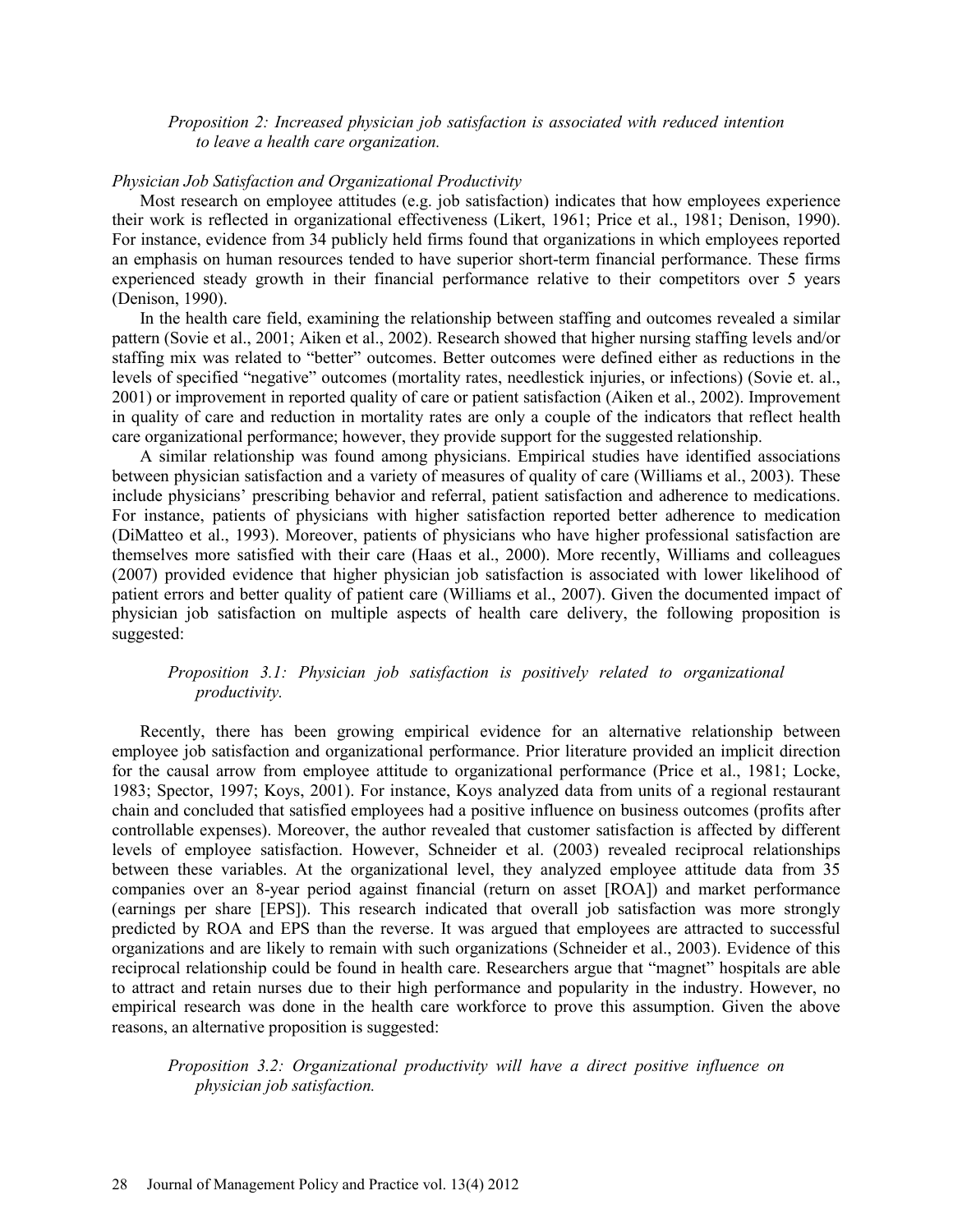### *Job Satisfaction and Sustained Competitive Advantage*

RBV theory stresses the comparative benefits that human resources provide to organizations in terms of their skill mix, values and distinctive qualifications (Barney, 1991). In most industries, organizations use the same inputs, but may differ in the processes used to combine these inputs and transform them into products. While inputs and outputs could be replicated by competitors, competitive advantage could be provided by a unique mix of skills, knowledge and expertise possessed by staff. As mentioned earlier, group-specific HRM policies could assist in capturing this unique stock of talent, which will possess distinct characteristics. Moreover, these group-specific HRM policies could facilitate increases in employee motivation and improved job satisfaction. Evidence suggests that human resources, including employee skills and knowledge and group-specific HRM policies, can assist in creating a competitive advantage (Huselid, 1995; Koch et al., 1996). Hallowell (1996) analyzed the sources of competitive advantage at Southwest Airlines. The author argues that by creating satisfied employees it creates value and establishes a superior position in the market. Applying this logic to health care, one could argue that physicians can be viewed as a unique stock of talent. Therefore, appropriate group-specific HRM policies should increase physician motivation and job satisfaction. Satisfied physicians would be an integral part of a value-creating strategy that is not being implemented by current or potential competitors. Unfortunately, no empirical research has been done to test these assumptions. Based on this logic, the following proposition is made:

## *Proposition 4.1: Physician job satisfaction will have a direct positive influence on a health care organization's sustained competitive advantage.*

Organizational performance is an indicator of an organization's position in the market/industry. Better organizational performance can be interpreted as competitive advantage in the market. Academic researchers have consistently documented a positive relationship between employee attitude (e.g. job satisfaction) and organizational performance/firm's position in the industry (Likert, 1961; Price et al., 1981; Denison, 1990). Evidence shows that this relationship runs from employees' attitudes to organizational performance (Denison, 1990). However, recent research found support for the reverse direction of this relationship, from organizational performance to employees' job satisfaction (Schneider et al., 2003). It can be argued that a firm's position in the industry can be attractive to employees. Therefore, organizations that have advantageous positions in the market due to higher performance and productivity are viewed as more attractive places to work. Nurse "magnet" hospitals serve as an example of this assumption. They appeared to be attractive to nurses due to their high position in the industry. Moreover, evidence shows that nurses who work in these "magnet" institutions are satisfied with their working conditions (Schneider et al., 2003)*.* Unfortunately, no empirical research has been done to test this assumption within the physician workforce. Based on this logic, the following proposition has been made:

## *Proposition 4.2: A health care organization's sustained competitive advantage will have a direct positive influence on physician job satisfaction.*

#### *Summary and Directions for Future Research*

Most organizations are searching for ways to improve their productivity and performance. This process could include analysis of the firm's strengths and weaknesses, investigation of a firm's internal resources and exploration of competitors' profiles. The scholarly community argues that all of these approaches have their advantages and disadvantages in solving the productivity puzzle (Barney, 1991). Recently, the attention of researchers has been drawn to the link between a firm's internal characteristics and performance. These ideas are reflected in RBV theory, whereby a firm's internal resources can serve to create a source of sustained competitive advantage. Among other resources, human resources have a special position. They have the high potential for creating a source of sustained competitive advantage if appropriate HRM policies are in place (Wright, 2000).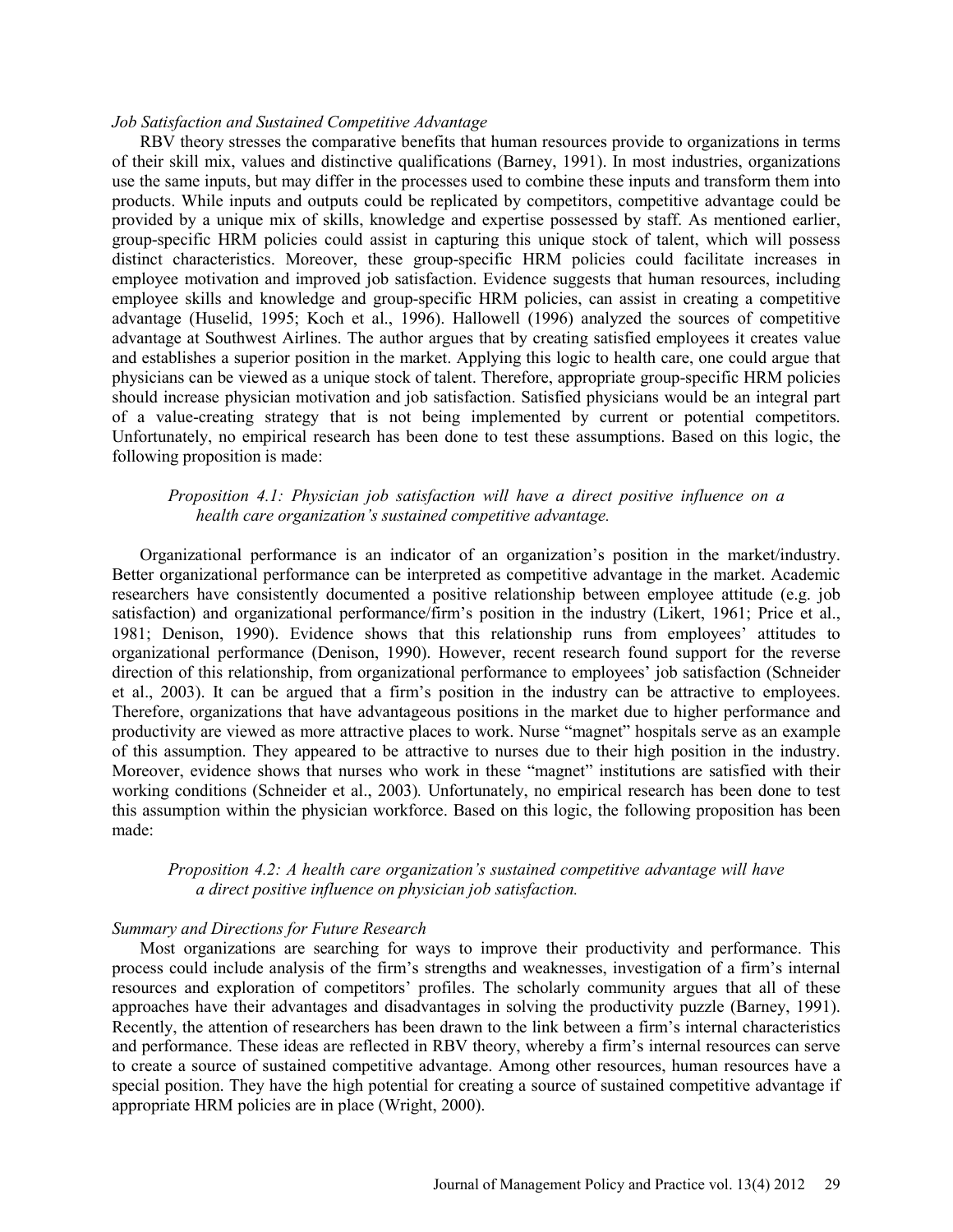The health care field is one of the most knowledge- and labor-intensive industries, where delivery of services (care to the patients), is impossible without skilled personnel. Therefore, the demands and needs of human capital should have high priority in the organization. Evidence suggests that fulfillment of employees' needs has a positive effect on organizational performance and productivity (Price & Muller, 1981; Miner, 1992; Eagly & Chaiken, 1993; Weiss, 2002). Therefore, increases in physician job satisfaction should be positively correlated with improved performance and productivity of health care organizations. Unfortunately, theoretical assumptions of RBV theory have not been formally applied in the health care industry. The failure to utilize this theory is regretful, especially taking into account the importance of human resources in this industry. The treatment of human resources as a source of sustained competitive advantage could provide new insight into the development and implementation of a general strategy for health care organizations.

The aim of this paper has been to assist researchers and managers in understanding the overall relationship between physician job satisfaction and the opportunity to create a sustained competitive advantage by health care organizations. The proposed framework depicts a clear picture of the issues that should be addressed by HR managers to create and implement a sustained competitive advantage for the organization. One could theorize that there is a significant relationship between physician job satisfaction and sustained organizational competitive advantage. Thus, several important implications for managers emerge from the propositions of this framework. It was shown that fulfilling physicians' specific demands and needs through the application of appropriate HRM policies could improve their job satisfaction and motivation. Increases in physician job satisfaction could lead to increased productivity and the creation of a competitive advantage in the market. Moreover, a reciprocal relationship between organizational productivity and physician job satisfaction is proposed. Therefore, managers should design HRM strategies to address physicians' needs and demands. The effectiveness and utility of the model in the creation of sustained competitive advantage requires empirical research. In the meantime, this framework provides a workable theoretical foundation that may assist in developing tools for the analysis of human resources in health care.

# **REFERENCES**

Adams, D. (2002). Physicians are working more, enjoying it less. Washington, DC: *AMA News.*

Aiken, L., & Clarke, S. & Sloane, D. (2002). Hospital staffing organization, and quality of care: cross national findings. *International Journal for Quality in Health Care*, 14, 5-13.

Aiken, L., & Smith, H. & Lake E. (1994). Lower Medicare mortality among a set of hospitals known for good nursing care. *Medical Care*, 32, 771-787.

Aiken, L., & Clarke, S. & Sloane, D. (2002). Hospital staffing organization, and quality of care: crossnational findings. *International Journal for Quality in Health Care*, 14, 5-13.

Bailey, T. (1993). Discretionary effort and the organization of work: Employee participation and work reform since Hawthorne. Working paper, Columbia University, New York.

 Baker, L.C., & Cantor, J.C. (1993). Physician satisfaction under managed care. *Health Affairs*, 23, 258 - 270.

Barney, J.B. (1991). Firm resources and sustained competitive advantage. *Journal of Management*, 17, 99-120.

Barney, J.B., & Hansen, M.H. (1994). Trustworthiness as a source of sustained competitive advantage. *Strategic Management Journal*, 15, 175-190.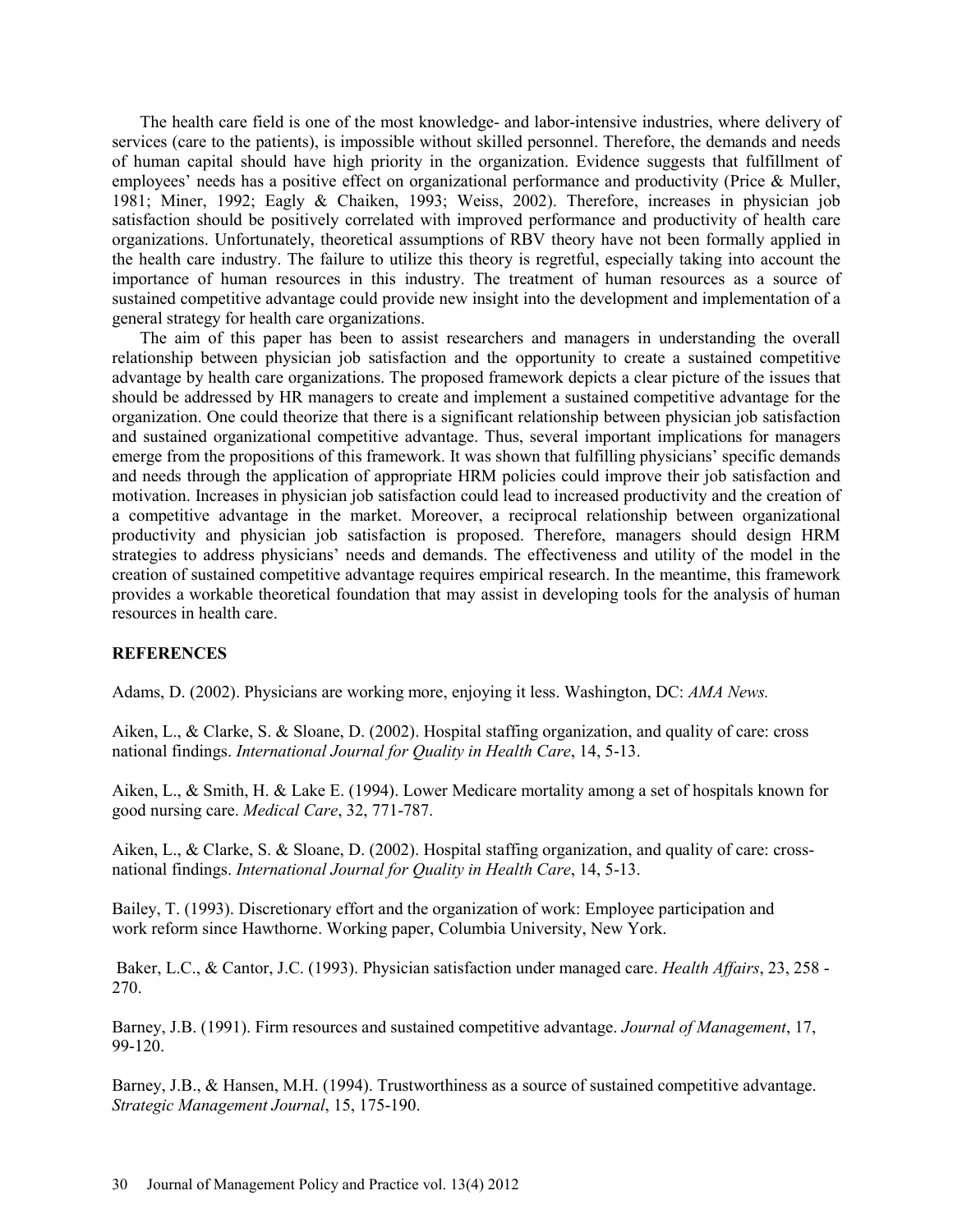Boxall, P.F. (1998). Human resource strategy and industry-based competition: A conceptual framework and agenda for theoretical development. *Research in personnel and human resources management,* 4, 1- 29.

Brady-Schwartz, D.C. (2005). Further evidence on the magnet recognition program. *Journal of Nursing Administration*, 35 (9), 397-403.

Buchbinder, S.B., & Wilson, M., & Melick, C.F., & Powel, N.R. (1999). Estimates of costs of primary care physician turnover. *American Journal of Managed Care,* 11, 1431-38.

Boudreau, J.W. (1991). Utility analysis in human resource management decisions. *Handbook of industrial and organizational psychology*, 2, 621-745.

Cappelli, P., & Singh, H. (1992). Integrating strategic human resources and strategic management. *Research frontiers in industrial relations and human resources,* 165-192.

Denison, D.R. (1990). Corporate culture and organizational effectiveness. New York, Wiley.

DiMatteo, M.R., & Sherbourne, C.D., & Hays, R.D., & Ordway, L., & Kravitz, R.L., & McGlynn, E.A., & Kaplan, S., & Rogers, W.H. (1993). Physicians' Characteristics Influence Patients' Adherence to Medical Treatment: Results from the Medical Outcomes Study. *Health Psychology,* 2, 93-102.

Eagly, A.H., & Chaiken, S. (1993). The psychology of attitudes. Forth Worth, TX: Harcourt Brace Jovanovich College Publishers.

Eaton, S. C. (2000). Beyond unloving care: linking human resource management and patient care quality in nursing homes. *International Journal of Human Resource Management*, 12, 23-56.

Edwards, N., Kornacki, M.J., & Silversin, J. (2002). Unhappy doctors: what are the causes and what can be done? *British medical journal*, *324*, 835-838.

Janus, K. (2010). Managing motivation among health care professionals. *Advances in health care management*, *9*, 47-77.

Jones, J.R., & Wright, P.M. (1992). An economic approach to conceptualizing the utility of human resource management practices. *Research in personnel and human resources management*, 10, 271-299.

Judge, T.A. (2001). The Job Satisfaction-Job Performance Relationship: A Quantitative and Qualitative Review. *Psychological Bulletin*, 3, 376-407.

Gallery, M.E. & Whitley, T.W. (1992). A study of occupational stress and depression among emergency physicians. *Annals of emergency medicine*, 21, 58-64.

Garcia-Pena C., Reyes-Frausto, S. (2000). Family physician job satisfaction in different medical care organization models. *Family Practice*, 17, 309-313.

Godfrey, M.A. (1978). Job satisfaction—or should that be dissatisfaction? How nurses feel about nursing. *Nursing Journal* 8(6): 81-95.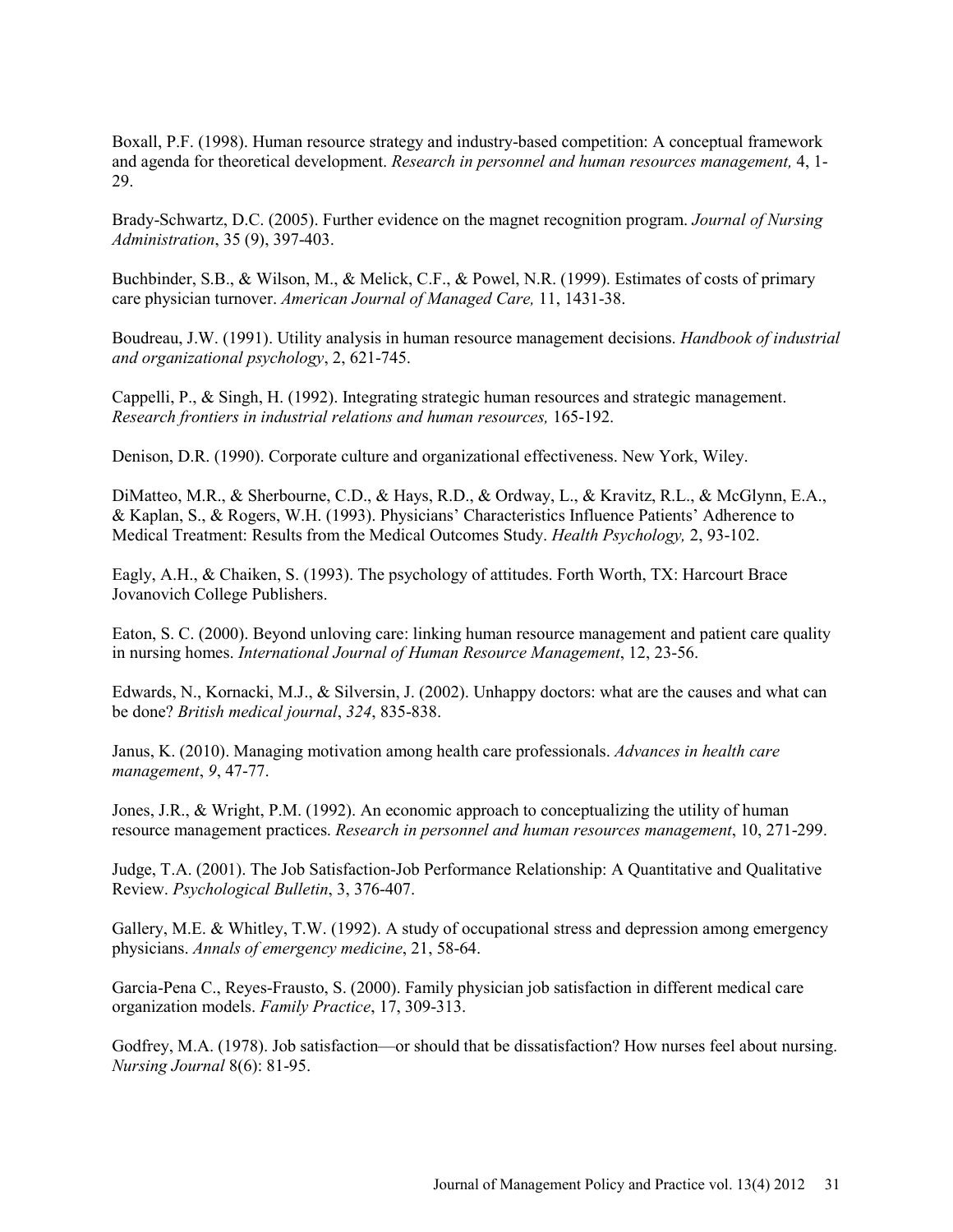Haas, J., Cook, F., Puopolo, A., Burstin, H.R., & Clearly, P. (2000). Is the professional satisfaction of general internists associated with patient satisfaction? *Journal of general internal medicine*, *15*, 122- 128.

Hackman, J.R, Oldham, G.R. (1980). Motivation through the design of the work: test of a theory. *Technical Report 6, Department of Administrative Science*, Yale University.

Hallowell, R. (1996). Southwest airlines: a case study linking employee needs satisfaction and organizational capabilities to competitive advantage. *Human Resource Management*, *35*(4), 513-533.

Huselid, M.A. (1995). The impact of human resource management practices on turnover, productivity, and corporate financial performance. *Academy of Management*, 38, 635-672.

Koch, M. J., & McGrath, R. G. (1996). Improving labor productivity: Human resource management policies do matter. *Strategic Management Journal, 17,* 335-354.

Kochan, T. A. and Osterman, P. (1994). *The Mutual Gains Enterprise: Forging a Winning Partnership Among Labour, Management, and Government.* Boston: Harvard Business School Press.

Koys, D.J. (2001). The effects of employee satisfaction, organizational citizenship behavior, and turnover on organizational effectiveness: a unit-level, longitudinal study. *Personnel Psychology*, on-line source.

Kramer, M., & Schmalenberg, C. (1991). Job satisfaction and retention. Insights for the 90s. Part 2. *Nursing*, 21, 51-55.

Light, D.W., Levine S. (1988). The changing character of medical profession: A Theoretical overview. Milbank Quart, 66, 10-23.

Likert, R. (1961). New patterns of management. New York: McGraw-Hill.

Linzer, M., Konrad, T., Douglas, J., McMurray, J., & Pathman, D. (2000). Managed care, time pressure, and physician job satisfaction: results from the physician worklife study. *Journal of general internal medicine*, *15*, 441-450.

Locke, E.A. (1976). The nature and causes of job-satisfaction, In M.D. Dunnette (ed.), *Handbook of Industrial and Organizational Psychology*. Chicago: Rand-McNally, 1297-1349.

Michalisin, M.D., & Smith, R.D., & Kline D.M. (1997). In search of strategic assets. *International Journal of Organizational Analysis*, 5, 360-387.

Miner, L.B. (1992). Industrial-organizational psychology. New York: McGraw-Hill.

Mobley, W.H. (1982). Employee turnover: causes, consequences and control. Addison-Wesley, Reading, MA.

Nagy, M.S. (2002). Using a single item approach to measure facet job satisfaction. *Journal of Organizational and Occupational Psychology*, 75, 77-87.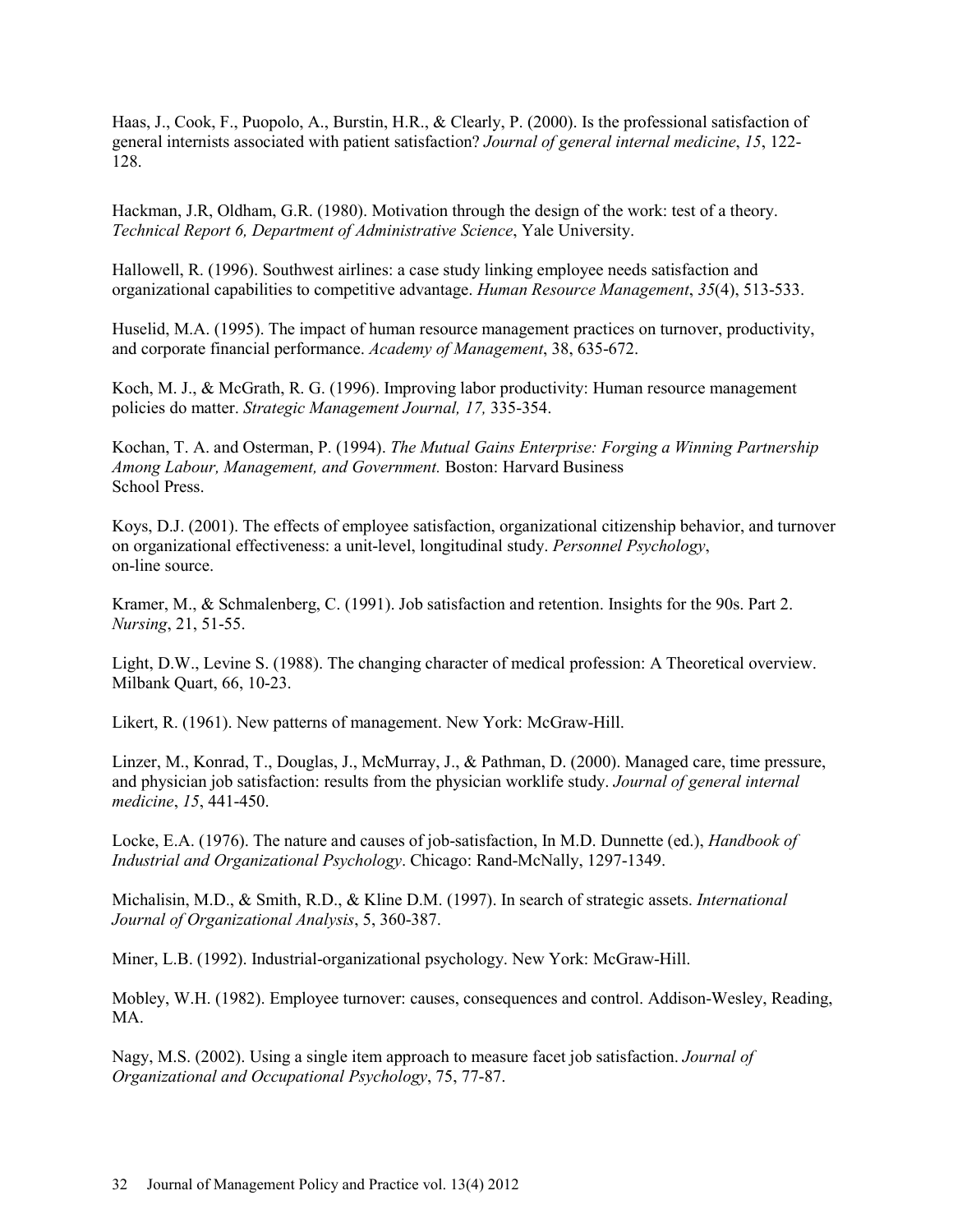Parasuraman, S. (1989). Nursing turnover: an integrated model. *Research in Nursing and Health*, 12 (4), 267-277.

Pathman, D. E., Konrad, T.R., Williams, E.S., Scheckler, W.E., & Linzer, M. (2002). Physician job satisfaction, job dissatisfaction, and physician turnover. *The journal of family practice*, *51*(7), 1-8.

Powell, T.C. (1992). Organizational alignment as competitive advantage. *Strategic Management Journal*, 13, 551-558.

Powell, T.C. (1997). Information technology as competitive advantage: The role of human, business and technology resources. *Strategic Management Journal*, 18, 375-405.

Price, J.L. & Mueller, C. W. (1981). Professional Turnover: The case of nurses. New York: SP Medical and Scientific Books.

Priem, R.L. & Butler, J.E. (2001). Is the resource-based view a useful perspective for strategic management research? *Academy of Management Review*. 26, 22-40.

Scheurer, D., McKean, S., Miller, J., & Wetterneck, T. (2009). U.S. physician satisfaction: systemic review. *Journal of hospital medicine*, *4*(9), 560-568.

Skolnik, N.S. & Smith, D.R. & Diamond, J. (1993). Professional satisfaction and dissatisfaction of family physicians. *Journal of Family Practice,* 3, 257-63.

Smith, J. (2001). Why are doctors so unhappy? *Quality and safety in health care*, *322*, 1073-1079.

Sovie, M. & Jawad., A. (2001). Hospital restructuring and its impact on outcomes. Journal of Nursing Administration, 31, 588-600.

Richard, O. C. (2001). Racial diversity, business strategy, and firm performance: A resource-based view. *Academy of Management Journal, 43* (2), 164-177.

Smith, P.C. & Kendall, L.M., & Hulin, C.L. (1969). The measurement of satisfaction in work and retirement. Chicago: Rand McNally.

Spector, P.E. (1997). Job satisfaction: Application, assessment, causes and consequences. Sage Publications.

Tett, R.P., & Meyer, J.P. (1993). Job satisfaction, organizational commitment, turnover intention, and turnover: path analysis based on meta-analytic findings. *Personnel Psychology*, *46*(2), 259-93.

Ulrich D. (1997). Human Resource Champions*.* Harvard University Press, Boston, Massachusetts.

Waldman, J., Deane K., Frank, A., Sanjeev E., & Smith, Howard L. (2004). The shocking cost of turnover in health care. *Health care management review*, *29*(1), 2-7.

Weiss, H.M. (2002). Deconstructing job satisfaction: Separating evaluations, beliefs and affective experiences. *Human Resource Management Review*, 12, 173-194.

Williams, E., & Skinner, A.C. (2003). Outcomes of physician hob satisfaction: a narrative review, implications, and directions for future research. *Health care management review*, *28*(2), 119-140.